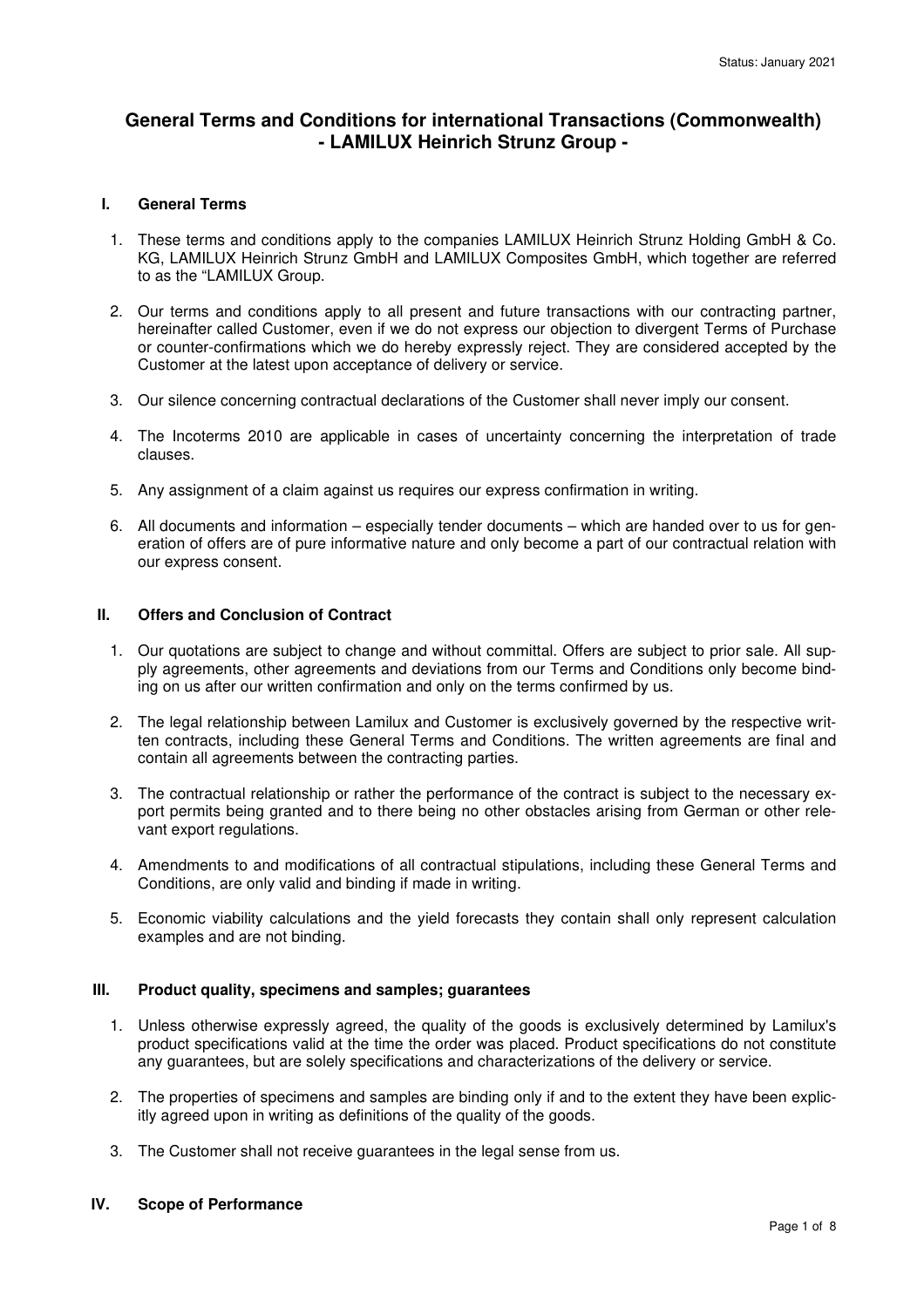- 1. Our confirmation of order is decisive for the size of the delivery. The conditions for the assembly to be fulfilled onsite do not form a part of our service.
- 2. We reserve the copyright for any sketches, drawings and other documents provided by us.
- 3. Order cancellations are ruled out as a matter of principle, as the products have been manufactured and packaged bespoke to suit customer requirements as a rule.
- 4. In case of order cancellations accepted as a gesture of goodwill, we are entitled to claim labour and administration costs of at least 15 % of the net value of the goods in the quotation.
- 5. Returns of goods are only accepted after prior agreement at the Customer's expense and risk. In case the returned goods show signs of damage, we are entitled to further reduce the proportionate reimbursement amount under Section 2 by an amount corresponding to the respective damage.
- 6. Deliveries also those which are performed free building site or warehouse are performed at the Customer's risk, assuming that the street used for delivery was built for trucks with a total weight of up to 38 tons. Building materials and components must be able to be stored on the building site without the necessity of additional transport. If the aforementioned conditions are not fulfilled and, thus, additional expenses occur, such expenses will be invoiced separately to the Customer.

## **V. Prices**

- 1. The prices included in the sales agreement are binding for an agreed time of delivery of up to 4 months. We are – after having given prior notice - entitled to apply the current prices and delivery terms, if the delivery is executed after a period exceeding four months after the conclusion of the contract. Customer is entitled to rescind the contract within fourteen days in case of a price increase. All additional and special services will be billed separately. Our price calculations are carried out exclusively in EUROS.
- 2. The prices for deliveries abroad are to be understood as ex works (EXW) Rehau (Incoterms 2010). Those for Lamilux rolls and reelstands exceeding 200  $m<sup>2</sup>$  are free.
- 3. We do not accept any collateral security for invoice amounts of less than EUR10,000. We will solely furnish security by way of bank guaranty for the aforementioned invoice amounts, if the Customer bears all costs relating to such security.

## **VI. Payment Terms**

- 1. Invoices shall be due on receipt of the invoice not later than 7 days of the date of the invoice unless otherwise agreed in written. All terms of payment are under reserve of confirmation of cover by our credit insurance. In the case that goods ordered are not called they will become payable 4 weeks after the initially agreed delivery date.
- 2. Regardless of the place of delivery of goods or documents, place of payment is at the legal seat of Lamilux.
- 3. Customer may only set off claims against Lamilux against an undisputed or adjudicated counterclaim. The offsetting of all other claims against Lamilux is subject to Lamilux's prior written consent. Customer's exercise of any rights to refuse performance and of rights of retention is likewise subject to our prior written consent.
- 4. Bills of exchange will only be accepted, if agreed upon in advance. Any discount charges and other expenses will be charged to the Customer. All bills of exchange must be issued in accordance with the requirements laid down by the central bank. If bills of exchange are not presented within due time, we are authorized to demand immediate payment.

In case of any decline regarding the financial circumstances of the customer and/or any reservations about the credit standing of the customer (e.g. futile enforcements, revocation of credit insurance coverage) we are entitled to refuse our services until – at our option – an advance payment or pay-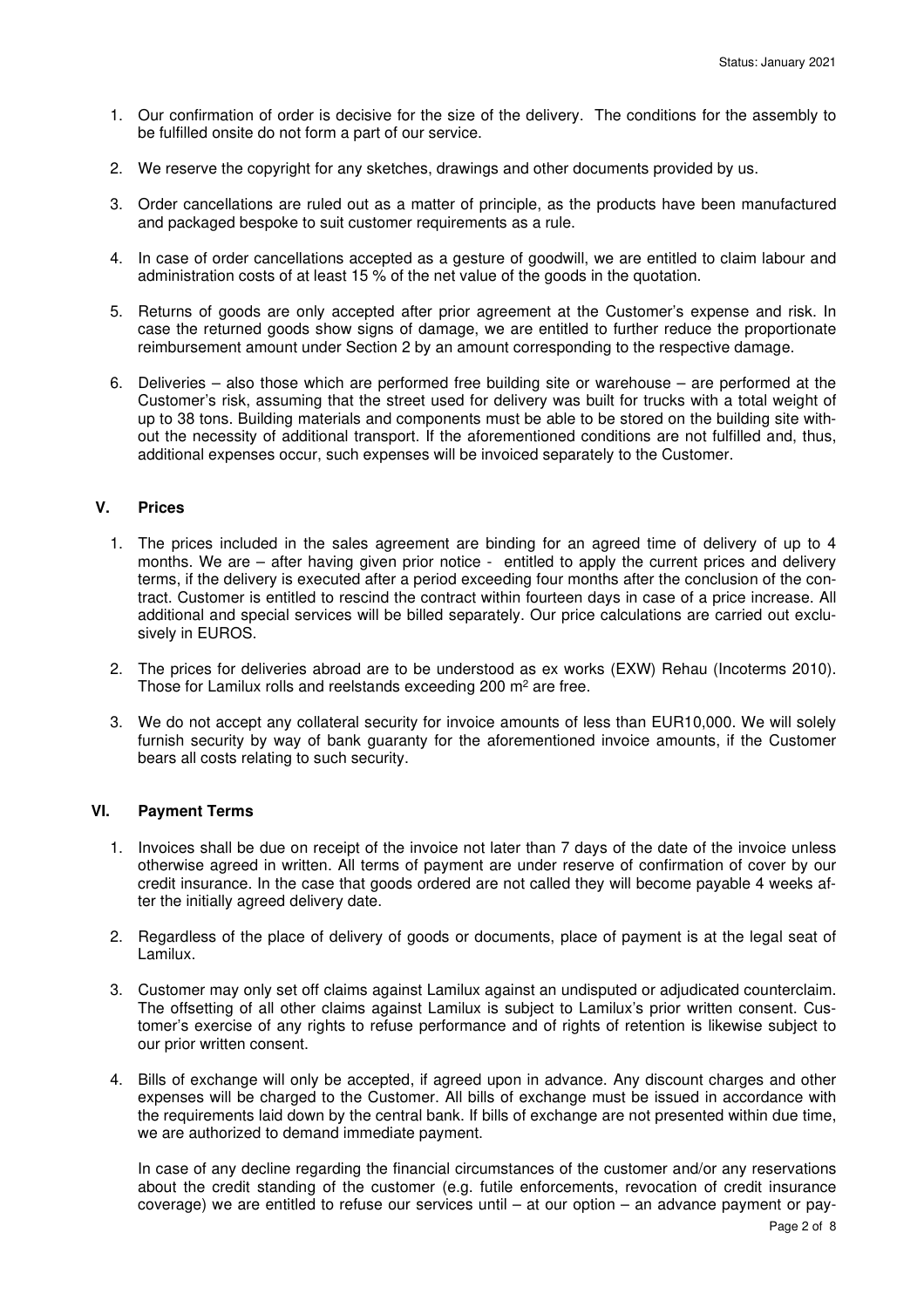ment of an appropriate surety is made. In the case that our demand for such advance payment or bail is not complied with within an appropriate period – as a rule two weeks – we are entitled without setting a further period to withdraw from the contract or to claim for damages for default. If the deal is a trading transaction for the customer and the above premises exist we can – at our choice – either ask for immediate payment of all claims whether due or undue resulting from all contracts existing between us or ask for a bail for these claims. We are entitled to refuse performance until payment or reception of a bail.

5. Invoices sent by e-mail are to be considered legally binding.

## **VII. Delay in Payment**

- 1. Customer's failure to pay the stipulated price by the due date constitutes a fundamental breach of contractual obligations.
- 2. In the event of a default in payment by Customer, Lamilux is entitled to charge interest on the outstanding amount at the rate of 8 percentage points above the base interest rate announced by the German Federal Bank at the time payment is due if the amount is invoiced in Euros, or, if invoiced in any other currency, at the rate of 8 percentage points above the discount rate of the main banking institution of the country of the invoiced currency at the time the payment is due.
- 3. If Customer fails to pay on due date, Lamilux is entitled to demand the temporary surrender of the goods owned by Lamilux at Customer's expense, without rescinding the sales agreement and without granting a period of grace.

#### **VIII. Delivery period, scope of delivery**

- 1. Delivery period specifications are only approximate. We make no guarantee for compliance. We shall only be in default if we are responsible for the circumstances which caused the performance to be delayed. Claims for compensation by the Customer due to delay or failure to fulfil obligations, except in case of gross negligence, are excluded.
- 2. Stipulated delivery times commence upon our written order confirmation and are subject to timely clarification of all details of the order and timely performance of all prerequisite advance performances of Customer, like, for example, provision of letters of credit and guarantees or payment of down payments.
- 3. Lamilux is entitled regardless of any potential default claims against Customer to demand an extension of delivery and service periods for the duration of Customer's default. in performance owed to Lamilux.
- 4. For compliance with delivery times, the time of provision from the plant or warehouse is decisive. Delivery times are considered having been complied with upon notification of the good's readiness for dispatch ex works ex warehouse, if the goods cannot be shipped for reasons for which Lamilux is not legally responsible.
- 5. If and to the extent that any incident or circumstance beyond Lamilux's control (including natural occurrences, war, strikes, lock-outs, shortages of raw materials and energy, obstruction of transportation, breakdown of manufacturing equipment, fire, explosion, acts of government), reduces the availability of goods from the plant from which the Lamilux receives the goods such that Lamilux cannot fulfill its obligations under this contract (taking into account on a pro rata basis other supply obligations), Lamilux shall (i) be relieved from his obligations under the contract to the extent that Lamilux is released from its respective obligations and (ii) has no obligation to procure goods from other sources. The first sentence does also apply to the extent that such incident or circumstance renders the contractual performance commercially useless for Lamilux over a long period or these circumstance have arisen with Lamilux's suppliers. If and to the extent that the aforementioned events last for a period exceeding 3 months, Lamilux and Customer are entitled to withdraw from the contract without having to compensate the other party. It is irrelevant in this context whether Lamilux or one of our suppliers is affected by these events.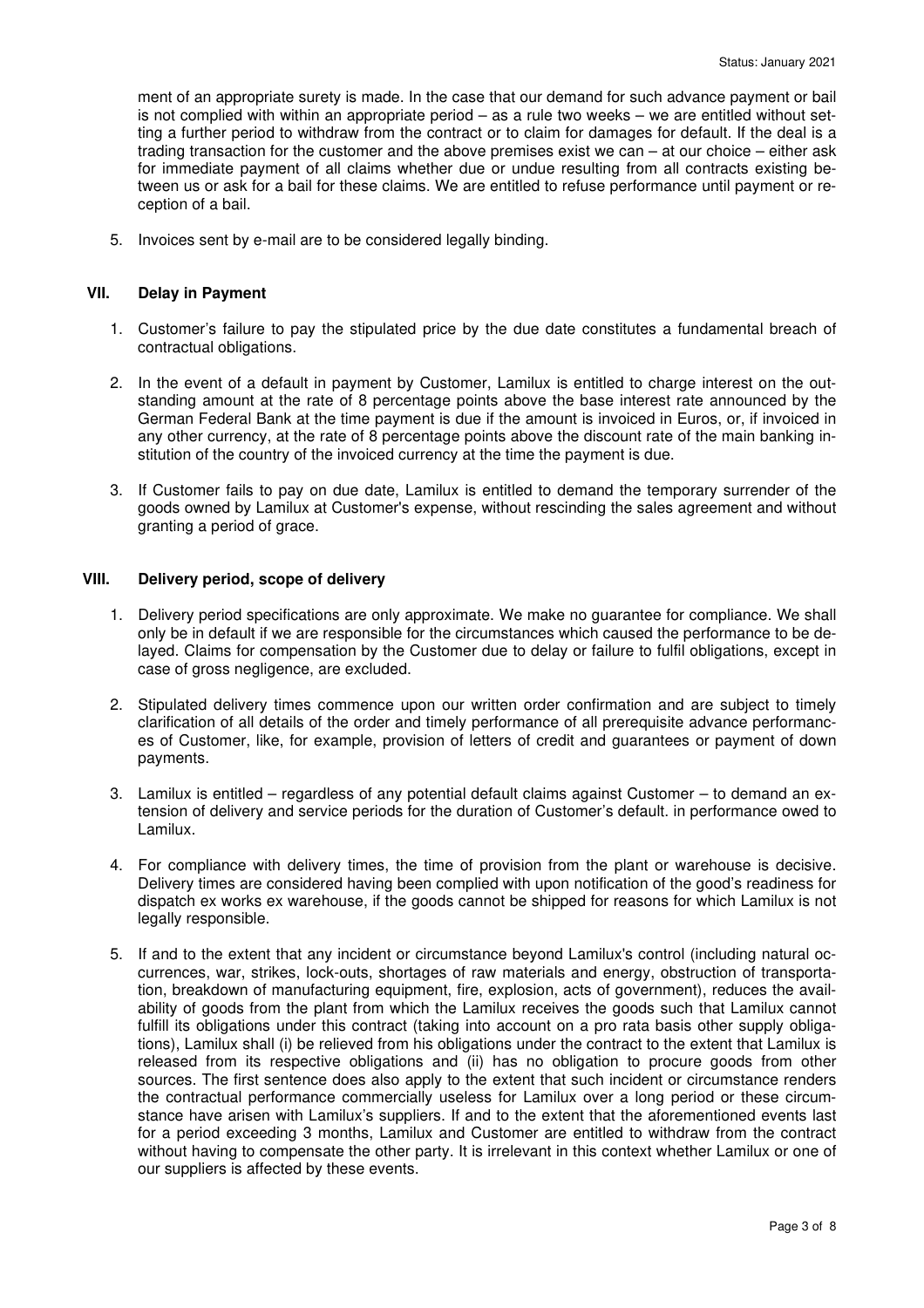- 6. The parties may only rescind the contract according to Clause 5 above to the extent that deliveries have not yet been effected. In case of partial deliveries having been effected, the Customer may only rescind the entire contract if and to the extent that the Customer can prove that they are worthless to it. In case of partial deliveries having been effected, Customer may only rescind the entire contract if and to the extent that they are worthless for him.
- 7. Lamilux is entitled to effect partial deliveries if and to the extent that a) the partial delivery is suitable for Customer under the stipulated contracts; b) delivery of the remaining goods is secured and c) the partial delivery does not incur unreasonable significant additional expenses or costs for Customer (unless Lamilux agrees to assume such additional expenses or costs).

## **IX. Delivery, Transfer of Risk, Acceptance, Default of Acceptance**

- 1. Deliveries are effected ex works Rehau, Germany, which is also the place of performance. At Customer's risk and expense the goods will be shipped to another destination (sale by delivery to a place other than the place of performance). Unless otherwise agreed, Lamilux is entitled to chose the means of transport (especially, but not limited to carrier, dispatch route and packaging).
- 2. The term "delivery free site" does not include the unloading by Lamilux. Customer has to provide a sufficient number of employees to unload the goods promptly and qualifiedly. Lamilux reserves the right to charge unreasonable waiting times.
- 3. The risk of accidental loss and deterioration passes to the Customer when the goods are delivered to the construction site or at the latest when they are handed over to the Customer. In cases of sales by delivery to a place other than the place of performance, however, the risk of accidental loss and deterioration passes to Customer when the goods are handed over to carrier, forwarding agent or any other person charged with the execution of the forwarding. If and to the extent acceptance of the goods is stipulated, the statutory provisions of German law governing contracts for work and services are authoritative for the passing of risk. Customer is obliged to execute the acceptance promptly on the scheduled acceptance date, respectively after Lamilux's notification of the goods being ready for acceptance. Customer is not entitled to refuse acceptance in case of non material defects. Customer's default of acceptance will be considered as handing over or accepting the goods.
- 4. In cases of Customer's default of acceptance or failure to render necessary assistance, or in cases of a delivery being delayed due to reasons which are Customer's legal responsibility, Lamilux is entitled to compensation for any damages resulting therefrom, including additional expenses (e.g., storage costs).

## **X. Terms of Assembly**

- 1. If Lamilux is contractually obliged to install Lamilux-Products, the following terms and conditions are applicable: safety scaffolds and safety nets which meet the requirements of accident prevention regulations are to be put at our disposal free of charge. If and to the extent that Lamilux incurs additional expenses resulting from Customer having wrongly notified us that he has taken care of all necessary preparations and that the site is ready for installation of Lamilux's products, Customer will bear the calculated costs of the additional works.
- 2. In case of Lamilux's contractual obligation to install the goods, the tendered prices for installation are subject to the possibility of the works being performed without interruption during regular working hours.
- 3. Our technicians must be granted free access to the installation sites. The installations may not be hampered in any way, e.g. by other construction.
- 4. Lamilux is not in default, if the delay is resulting from interruptions caused by adverse weather conditions. Technical drawings have to be approved by Customer in writing. Stipulated time periods commence upon receipt of Customer's approval.
- 5. The costumer has to make sure at his own charge and at his own risk, that his building project shows the necessary constructional and structural conditions for a proper installation of our products in ac-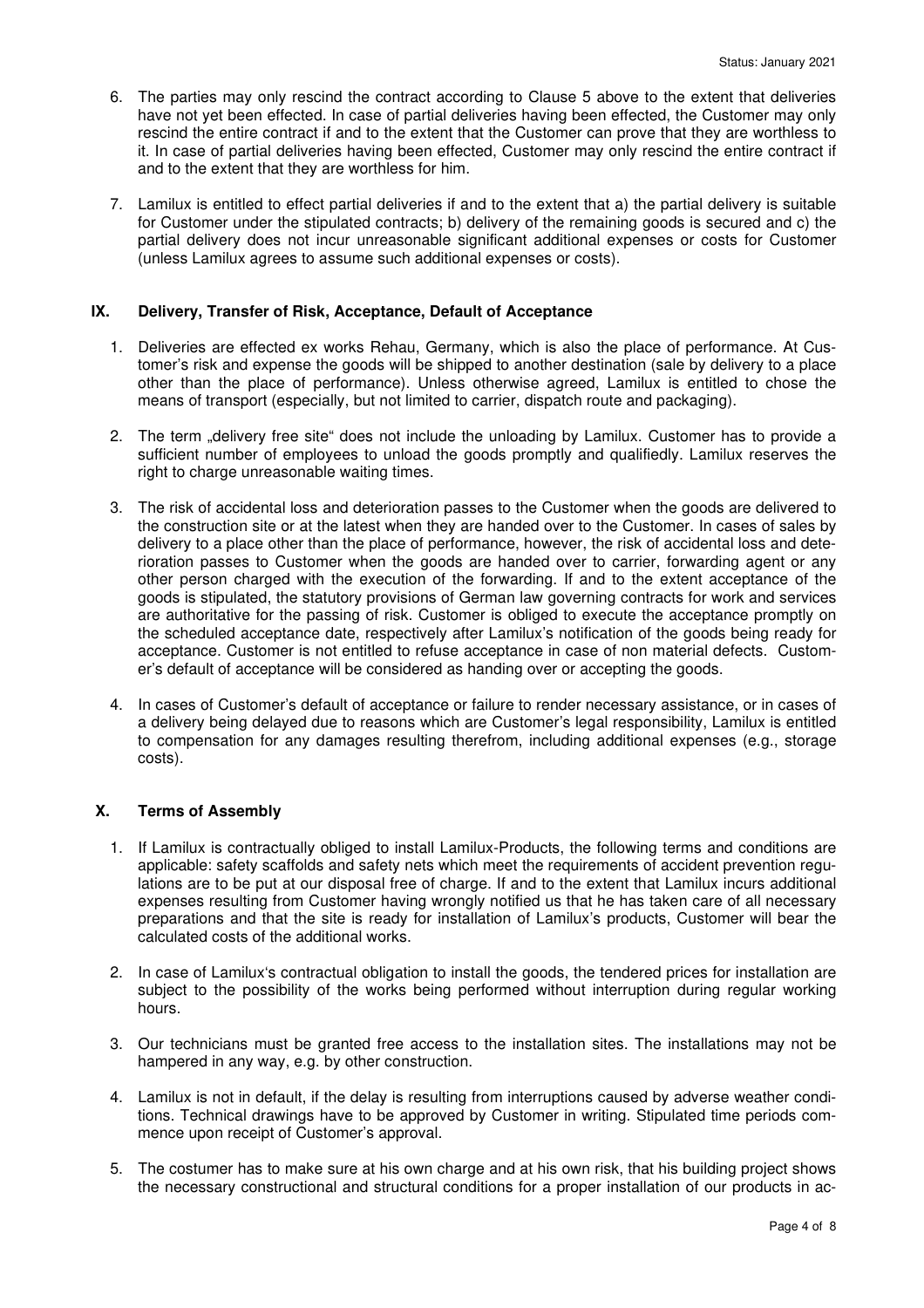cordance with the significant legal regulations. If these conditions are not met, we will not be liable or responsible therefore.

#### **XI. Disclaimer of Warranties**

The warranties in these Terms and Conditions are in lieu of all other warranties, express or implied (other thann Good title), including without limitation, any warranties of merchantability or fitness for a particular purpose, whether otherwise arising by Law, costum, usage, trade practice, course of dealing, or course of performance, said warranties being expressely disclaimed. Under no circumstences can LAMILUX be held responsible for the performance of products to standards specific to the country of import unless such country is specifically noted on a written document from costumer to LAMILUX an such warranty for country standards was accepted in writing by LAMILUX.

## **XII. Indemnity**

Advice as to the applications in words, writing and through experience only consists of non-binding information, including with respect to any third-party industrial property rights, and shall not discharge the Buyer from verifying the products supplied by us for their suitability for the intended processes and purposes. The application, use and processing of the products are beyond our control and fall under the Buyers exclusive responsibility. Should liability come into question, this is limited for all damages to the value of the goods supplied by us and used by the Buyer. We naturally guarantee the flawless quality of our products. This does not concern experimental products.

#### **XIII. Customer´s Remedies of Lack of Conformity of the Goods**

- 1. Lamilux is to be promptly notified in writing of any lacks of conformity of the goods, at the latest seven days after date of delivery. Lacks of conformity which, even upon careful examination, could not be discovered within this time period are - with immediate discontinuation of any use or processing thereof - to be notified in writing without delay after discovery, at the latest one year after date of delivery.
- 2. Customer loses his right to rely on any such lack of conformity, after the performance of an agreed acceptance of the goods, if the lack of conformity was detectable in the course of the agreed-upon acceptance.
- 3. Should Customer fail to allow Lamilux without delay to verify the lack of conformity and should Customer, in particular, upon demand, not promptly provide the defective goods or samples to Lamilux, then Customer loses the right to rely on any lack of conformity of the goods.
- 4. With regard to goods which are sold as substandard products and seconds ("lla material"), no remedies shall be granted to Customer with regard to the declared defects and those normally to be expected from such IIa material products.
- 5. Unless otherwise expressly provided in this section, articles 45 to 51 of the CISG apply with respect of Customer's rights for lacks of conformity of the goods. Customer's rights to claim damages are exclusively governed by section XIII of these General Terms and Conditions.
- 6. Customer's claims for defective goods are subject to a period of limitation of one year from receipt of the goods. In the following cases the legal periods of limitation apply instead of the one-year period:
- a) liability for willful misconduct,
- b) fraudulent concealment of a defect,
- c) claims against Lamilux relating to the defectiveness of goods that when applied to a building in the ordinary manner caused it to be defective,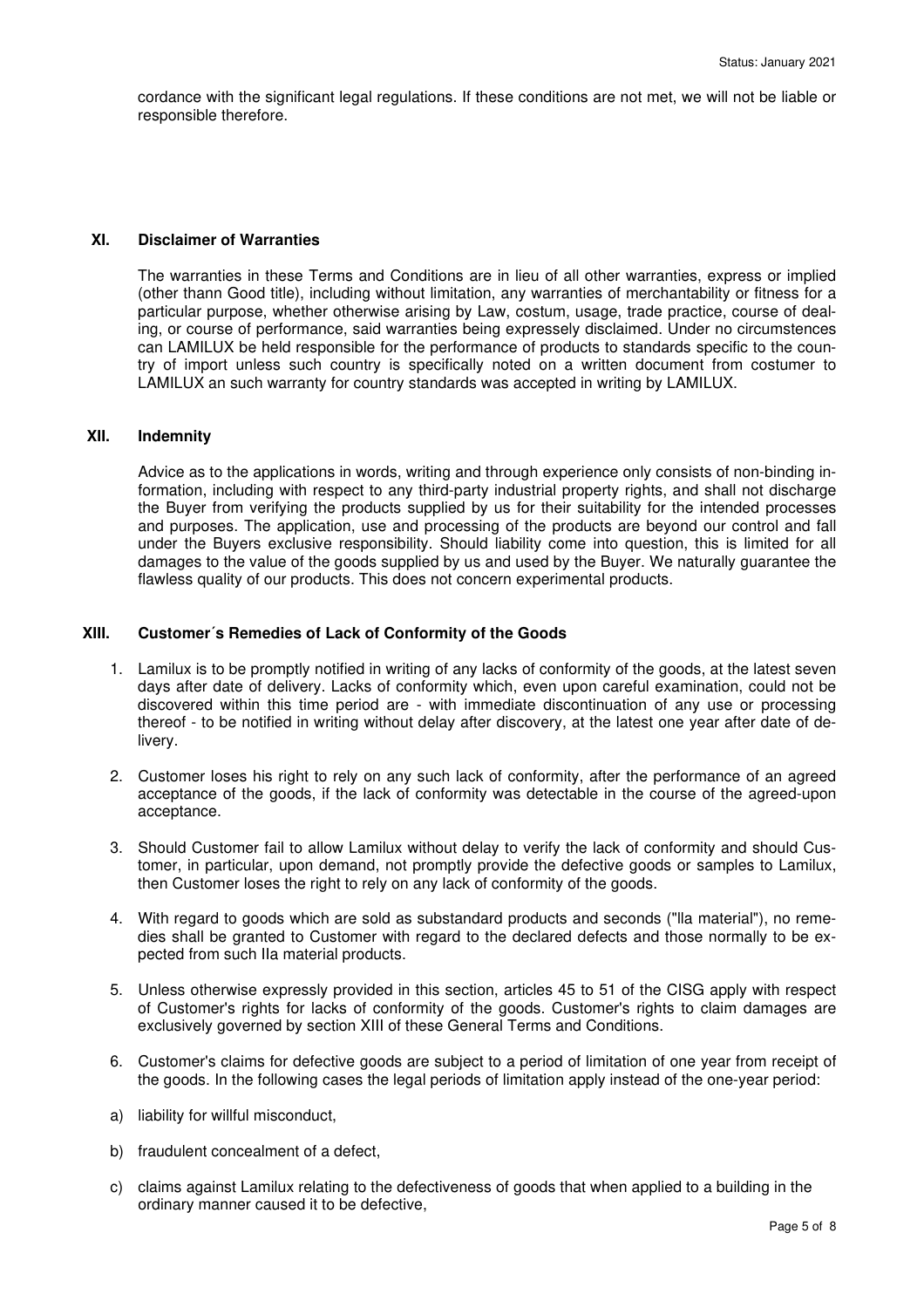- d) claims for damage to life, body and health caused by Lamilux's negligent breach of duty, or by willful or negligent breach of duty on the part of Lamilux's legal representative or vicarious agent,
- e) claims for other damage caused by Lamilux's grossly negligent breach of duty, or by willful or grossly negligent breach of duty on the part of Lamilux's legal representative or vicarious agent, and
- f) in the event of a Customer's recourse claim based on consumer goods purchasing regulations.
- 7. Minor changes in color e.g. resulting from environmental influences do not constitute a defect. The same is applicable to minor changes of the surface (color, form) and all other minor changes of the material if and to the extent that it does not impair its functional capability.
- 8. Lamilux will assign all warranty claims against manufacturers of prefabricated parts or enforce such warranty claims in the name and on the account of Customer with regard to defects of prefabricated parts of other manufacturers which cannot be remedied by Lamilux for license, patent or effective reasons. In any such case, Customer only has warranty claims against Lamilux if the respective requirements of these General Terms and Conditions are met and if the judicial enforcement of the aforementioned claims against the manufacturer or supplier was unsuccessful or futile because of manufacturer's or supplier's insolvency or bankruptcy. The statute of limitation for the respective warranty claims is suspended for the duration of the judicial proceedings.
- 9. Lamilux expressly excludes all warranties, if Customer or a third party modifies the delivered goods without Lamilux's prior written consent and if this modification results in the remedy of defects becoming impossible or unreasonable. If such modification results in additional costs for the remedy of defects, Customer will bear in any case these additional costs.
- 10. Improper maintenance or cleaning of our products may result in the termination of Customer's warranty claims. Thus, Lamilux strongly recommends complying with the maintenance and cleaning directions contained at www.lamilux.de/tbl/pflege.htm.
- 11. Improper strain of the daylight elements, e.g. through emissions by plants or production processes may result in increased wear and tear, malfunctions and damages and does not entitle Customer to any warranty claims.

## **XIV. Security Interest**

#### 1. **Applicable to US-American Customers**

- a) Customer hereby grants Lamilux a first priority security interest in the delivered products (hereinafter referred to as "Secured Goods") and all proceeds hereof to secure Customer's obligations to Lamilux. From time to time, Lamilux shall be entitled to exercise all rights and remedies available to a secured creditor under applicable law. At Lamilux's request, Customer agrees to execute and deliver to Lamilux any and all documents necessary to perfect Lamilux's security interest, including all UCC financing statements. Customer further irrevocably appoints Lamilux as Customer's attorney in fact for the limited purpose of executing all documents on Lamilux's behalf, which are necessary to perfect and maintain Lamilux's security interest in the Products.
- b) Lamilux is not obligated to release its security interest in the Secured Goods or any other collateral until all outstanding debts in connection with the business relationship with Customer have been completely paid.

## 2. **Applicable to Non-US Customers**

#### a) **Extended Retention of Title**

Lamilux retains title to the goods delivered (hereinafter referred to as "Retained Goods") until all outstanding debts in connection with the business relationship with Customer have been completely paid. If and to the extent Customer's assistance is needed for the constitution of Lamilux's retention of title (e.g. registration), Customer will perform all respective necessary activities at his own costs. Stand 02/10

#### b) **Processing Clause**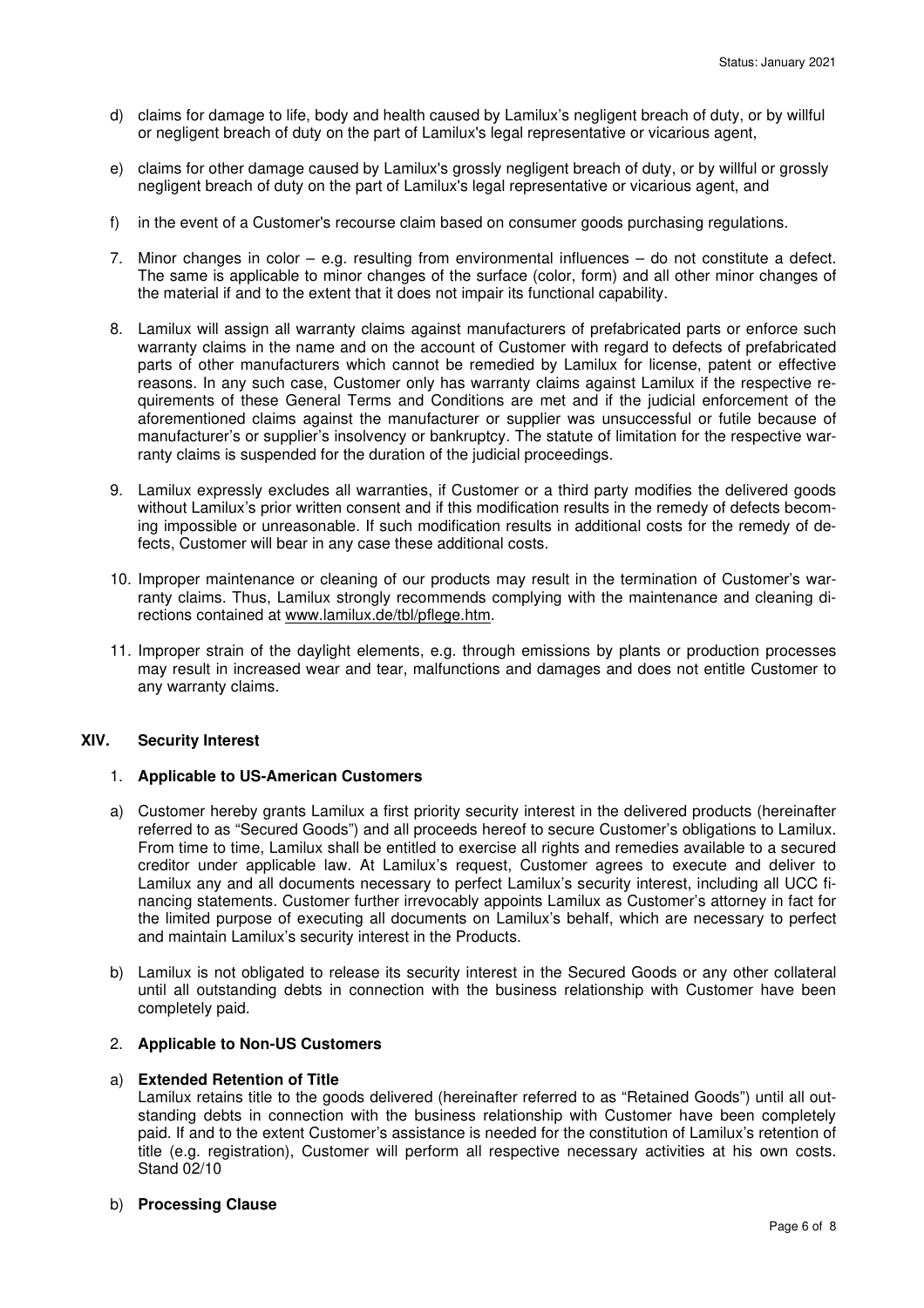In the event Customer processes the Retained Goods, Lamilux will be considered manufacturer (if and to the extent legally possible) and will directly acquire sole title to the newly produced goods. If the processing involves other materials, Lamilux will directly acquire joint title to the newly produced goods pro-rata the invoice value of the Retained Goods to the invoice value of the other materials.

### c) **Extended Retention of Title with blanket assignment**

Customer shall have in the ordinary course of business free disposal of the Retained Goods, provided that Customer meets its obligations under the business relationship with Lamilux in due time. Customer hereby assigns to Lamilux all claims in arising out of or in connection with the sale of the Retained Goods, if and to the extent that Lamilux have acquires joint title in case of processing, combination or blending, such assignment to Lamilux takes place in the proportion of the value of the Retained Goods delivered by Lamilux to the value of the goods of third parties with retention of title. Customer hereby assigns to Lamilux any future confirmed balance claims under current account agreements in the amount of the outstanding claims of Lamilux when concluding the sales agreement with Lamilux. Lamilux herewith accepts the assignment. Customer may collect the payments on Lamilux's account in his own name until Lamilux terminates this authorization.

- d) At Lamilux's request, Customer will provide Lamilux with all necessary information on the inventory of Retained Goods and on the claims assigned to Lamilux. Furthermore, at the request of Lamilux, Customer will identify Lamilux's title to the Retained Goods on the packaging and shall notify its customers of the assignment of the claims to Lamilux.
- e) Upon request of Lamilux, Customer will provide Lamilux with all reasonable information appertaining to the Retained Goods and the claims assigned to Lamilux. Upon request of Lamilux, Customer is likewise obligated to mark the Retained Goods as being owned by Lamilux and to notify his buyers of the assignment.
- f) At the Customer's request, we will release the securities to which we are entitled if and to the extent that their realizable value exceeds the value of our outstanding claims by more than 15%. We may choose the securities which are to be released, however.
- g) If Lamilux's retention of title loses its validity due to shipment abroad or for any other reason, Customer will grant to and create in favor of Lamilux without delay a security interest in the "Retained Goods" or provide other security for Lamilux's claims, which security must be valid under the laws applicable at Customer's seat and match as closely as possible the legal concept of retention of title under German laws described in sec. XII 1 to 4. Customer is obliged to undertake all measures, necessary for creating the aforementioned security interest, including but not limited the execution and filing of documents and payment of registration fees at his own cost, Customer authorizes Lamilux to file, on one or more occasions, one or more financing statements or other documents creating or evidencing Lamilux's security interest granted by Customer and describing the Product or any other collateral which may be pledged to Lamilux.

## **XV. Damages**

- 1. Our liability for damages, regardless of the legal ground, is governed and limited by this Section XIII No. 2 Para. 2 last sentence.
- 2. Lamilux's liability for breach of contractual and extra contractual obligations, in particular resulting from nonperformance, delay, culpa in contrahendo and tortious acts – including Lamilux's responsibility for its managerial staff and other persons employed by Lamilux in the performance of its obligations – is restricted to damages caused by wrongful intent or gross negligence and is in any case limited to forseeable losses in the meaning of Articles 25 and 74 CISG and damages characteristic for the type of contract in question.
- 3. The limitation of liability according to Section XV (2) does not apply to claims based on an injury to life, limb or the health of a person nor to claims based on the product liability law or other mandatory, statutory regulations.
- 4. If and to the extent that a breach of Lamilux`s material contractual obligations are concerned, Lamilux is liable for negligence; this liability being limited to the foreseeable losses that are typical for this kind of contract.